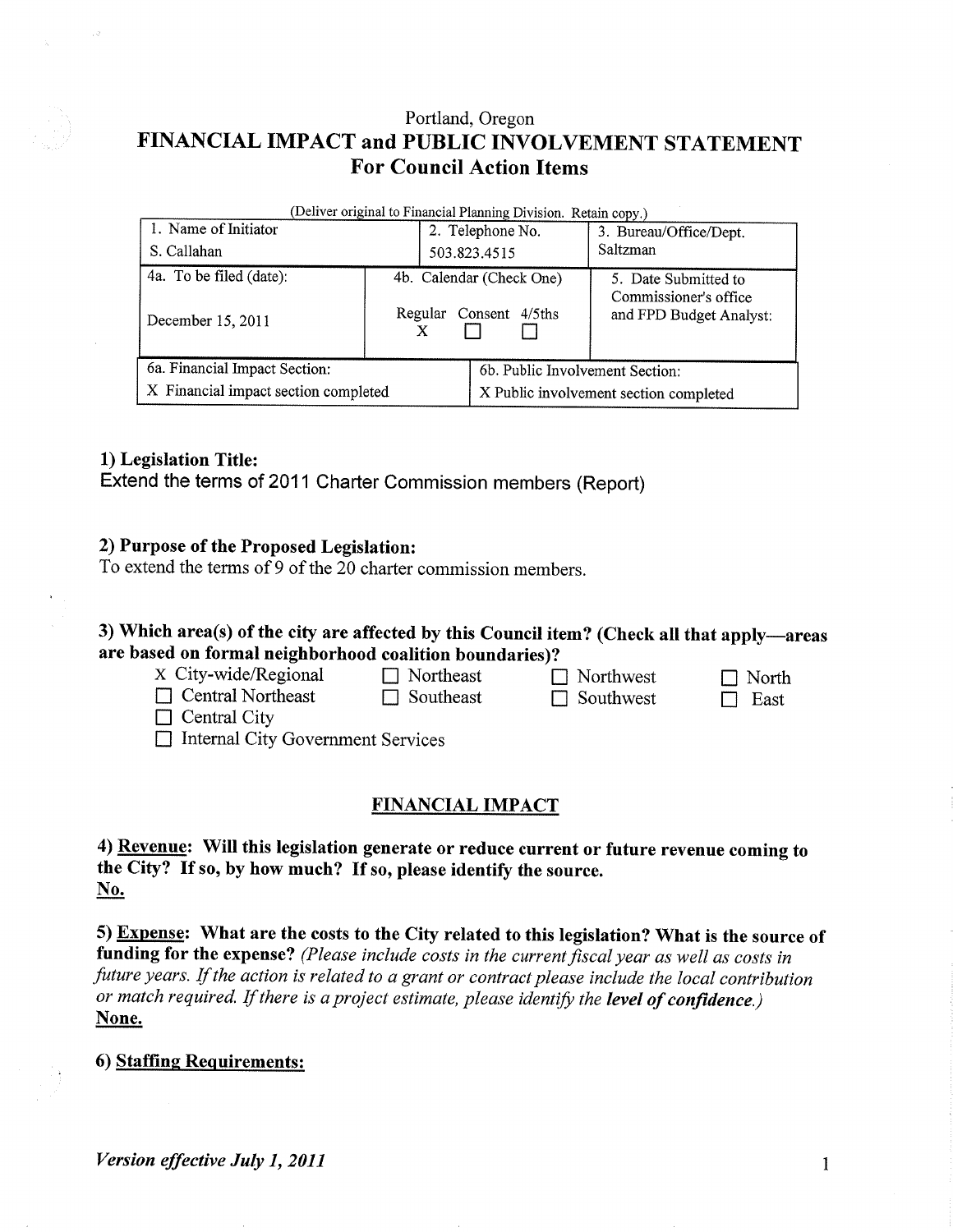- Will any positions be created, eliminated or re-classified in the current year as a result of this legislation? (If new positions are created please include whether they will be part-time, full-time, limited term, or permanent positions. If the position is limited term please indicate the end of the term.)
- Will positions be created or eliminated in *future years* as a result of this legislation?

No.

## (Complete the following section only if an amendment to the budget is proposed.)

7) Change in Appropriations (If the accompanying ordinance amends the budget please reflect the dollar amount to be appropriated by this legislation. Include the appropriate cost elements that are to be loaded by accounting. Indicate "new" in Fund Center column if new center needs to be created. Use additional space if needed.)

| Fund | Fund<br>Center | <b>Commitment</b><br>Item | <b>Functional</b><br>Area | <b>Funded</b><br>Program | Grant | <b>Sponsored</b><br>Program | Amount |
|------|----------------|---------------------------|---------------------------|--------------------------|-------|-----------------------------|--------|
|      |                |                           |                           |                          |       |                             |        |
|      |                |                           |                           |                          |       |                             |        |
|      |                |                           |                           |                          |       |                             |        |
|      |                |                           |                           |                          |       |                             |        |

[Proceed to Public Involvement Section — REQUIRED as of July 1, 2011]